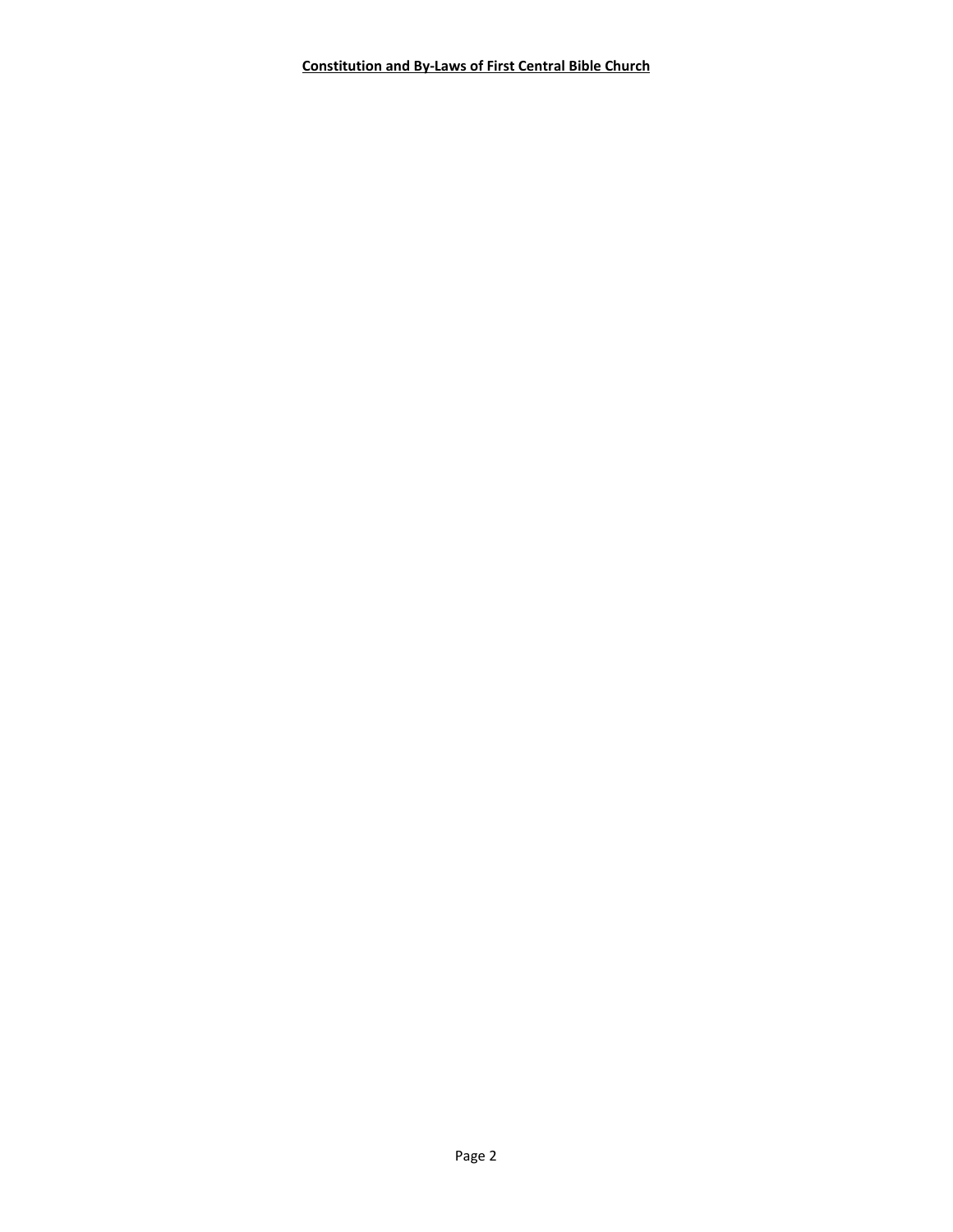# *ARTICLE I: NAME*

The name of this church shall be the First Central Bible Church of Chicopee, Massachusetts, incorporated under the laws of the Commonwealth of Massachusetts

# *ARTICLE II: PURPOSE*

"At First Central Bible Church, we are **Building a Community to Change the World**. We seek to **Glorify God** by **Connecting** people to Christ, the church and one another; so that we can **Grow** in our faith, character, and skills; in order to **Serve** the cause of Christ with our time, talents, and treasures; and to **Share** the message of the gospel where we live, work, and go to school; both locally, and as far around the world as we can reach."

*(Matthew 6:33, Matthew 28:19, 2 Timothy 2:15, Hebrews 10:25, Ephesians 4:1-16)*

# *ARTICLE III: POLITY*

Its government shall be vested in the body which is composed of its membership.

# *ARTICLE IV: MEMBERSHIP*

## **SECTION 1: Admission of Members**

The members of this church shall consist of persons

- professing faith in the Lord Jesus Christ,
- giving evidence of a changed heart, followed by baptism by immersion and
- accepting the faith and practice held by the church.

Persons may be received into membership

- by letter from other churches of like faith and order;
- by statement of Christian experience having been previously baptized by immersion;
- by statement of Christian experience and baptism by immersion.

All candidates for membership shall appear first before the Pastor and/or the Council of Elders, then upon recommendation of the Council, and by vote of the church, may be admitted into membership.

The Right Hand of Christian Fellowship shall be extended on a subsequent Sunday.

*(Romans 10:9-10, 1 Corinthians 12:12-27, 2 Corinthians 5:17)*

## **SECTION 2: Transfer of Members**

A member may be transferred to the fellowship of another church of like faith by certificate of transfer/letter of recommendation.

## **SECTION 3: Church Discipline**

If a member becomes an offense to the Lord and His church by reason of consistent immoral or unchristian conduct, this Church will initiate a process of Church discipline as described in Matthew 18. The goal of this process would be to bring about restoration of the relationship between the offending member and the Lord as well as between the offending member and the church. If restoration and repentance proves impossible, the church may terminate membership. Church discipline will also be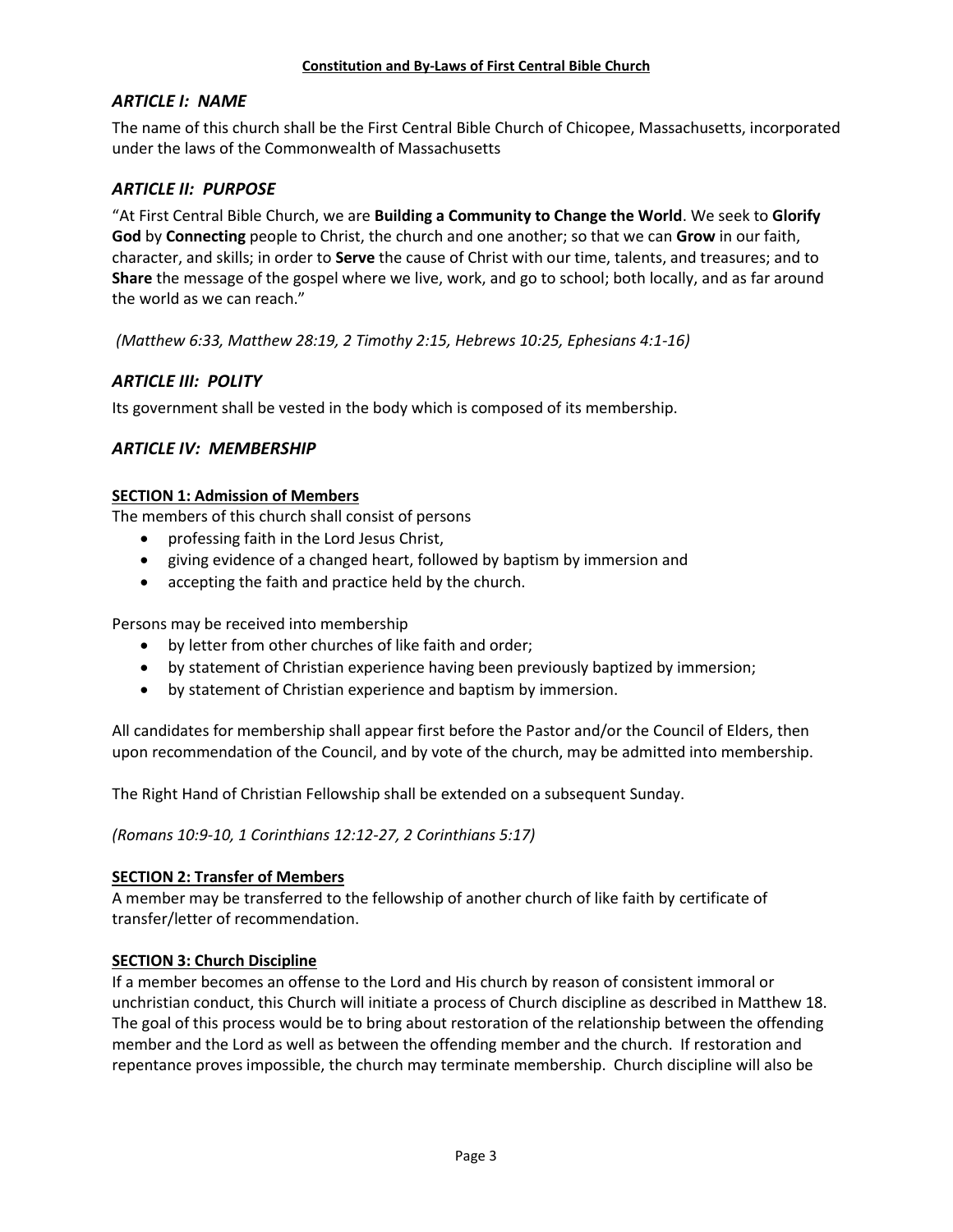## *Article IV Section 3 – continued*

initiated if a member begins to teach or propagate a doctrine that is different from the church's doctrine. A written record of disciplinary proceedings will be kept in FCBC's permanent file. The details of the Church discipline process are located in the First Central Bible Church Policies and Procedures Manual. *(Matthew 18:15-17, 1 Corinthians 5:1-5, Galatians 6:1, 2)*

## **SECTION 4: Inactive Members**

If a member is habitually absent from the Communion and other gatherings for worship and fails to communicate with the church for a period of one year and fails to reply to written communication, or any other good faith outreach effort**,** he shall, after due consideration by and vote of the Council of Elders be placed on the inactive list. Any name on the inactive list for a period of two years with no contact will be removed from the church roll.

## **SECTION 5: Restoration of Membership**

Any person, who has been excluded from membership in this church, may, on recommendation of the Council of Elders, be restored to membership by vote of the membership, upon evidence of his repentance and reformation. Persons on the inactive list may be restored to membership in good standing upon vote of the Council of Elders.

## **SECTION 6: Kindred Membership**

Kindred Membership may be extended at the discretion of the Pastor and/or the Council of Elders to one who professes Jesus Christ as Lord and Savior and is a member of a Bible preaching church and with no plan to live in this area permanently. It is also required that such members when asked to serve as teachers or leaders shall agree with our Statement of Faith. A kindred member has all the privileges of full membership with the exception of serving as an Elder. A kindred member shall not be required to relinquish membership in his home town church nor may a letter of transfer be issued to such a member when he moves from this area. Upon moving from this area this members' name shall be removed from the membership list.

# *ARTICLE V: PASTOR AND OFFICERS*

# **SECTION 1: Senior Pastor**

The Senior Pastor shall preach the gospel, administer the ordinances, watch over the membership, and have in his charge the spiritual welfare of the congregation and the stated services of public worship. He shall be an ex-officio member of all boards and committees of the church.

He shall be a licensed or ordained Minister who holds to Baptist doctrines.

# **SECTION 2: Associate Pastors**

The Senior Pastor working with the Council of Elders may propose positions for associate pastors. All such positions must be approved by the assembly at a duly called business meeting. The duties of each associate pastoral position will be clearly defined with a job description written by the Senior Pastor and the Council of Elders. Associate pastors shall work under the leadership of the Senior Pastor to reach the goals and purposes of the church. Each associate pastor shall submit a written report for the church's annual meeting and shall submit a budget request, if needed, to the Finance Board by November 1.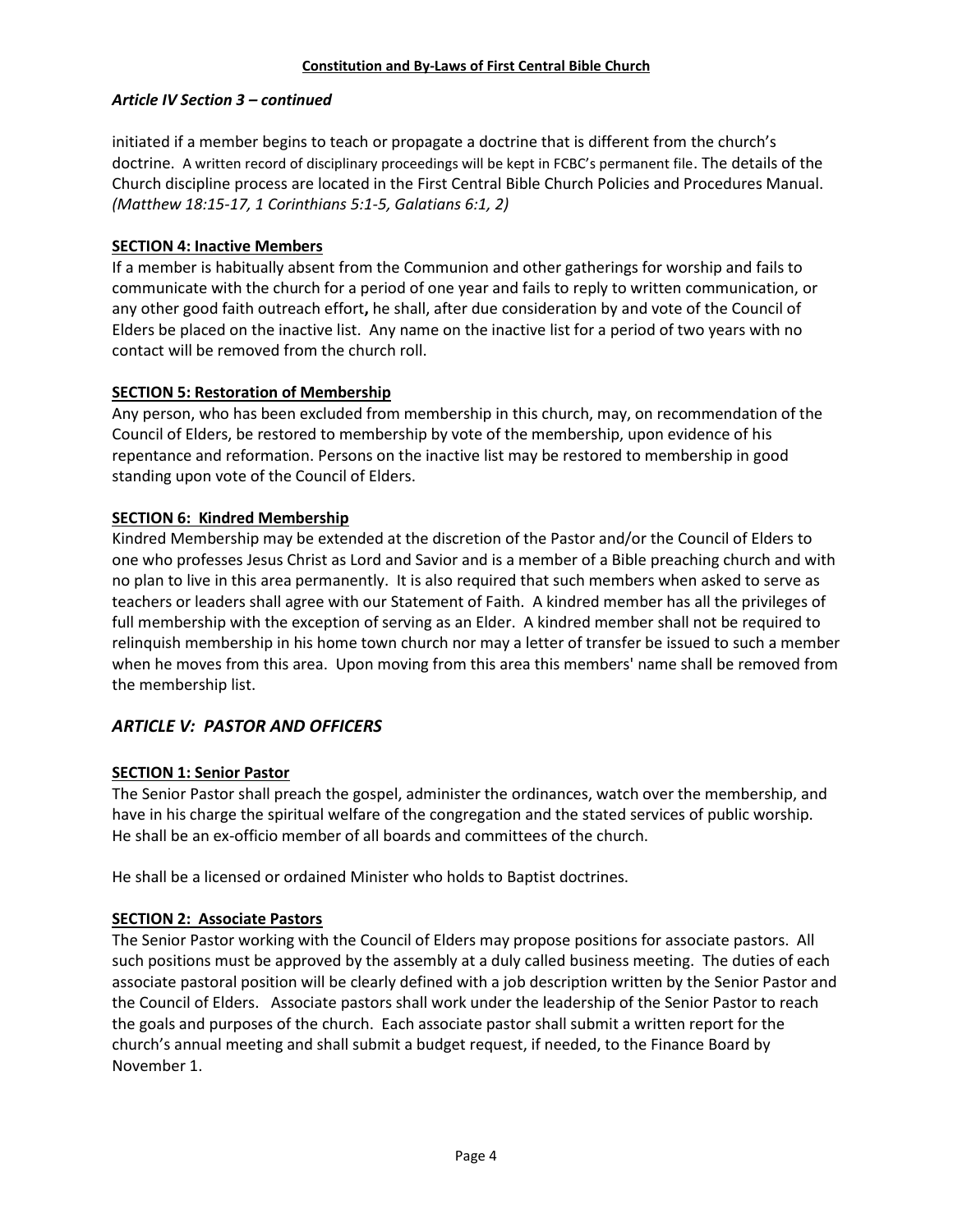#### *Article V – continued*

## **SECTION 3: The Calling and Termination of a Pastor**

Calling a Pastor - The call of a pastor shall come before the church at a special business meeting, notice of such meeting and its purpose having been read from the pulpit on two successive Sundays. Twenty-five percent (25 %) of the current, active members must be present to establish a quorum. An affirmative vote of ¾ of the members voting, including absentee ballots, shall be necessary to extend a call."

Only one candidate shall be presented to the church at one time. The vote shall be by written ballot.

Pastors shall serve until such time as he desires to sever the pastoral relationship. When such a change is desired by the pastor, 60 days' notice shall be given or a lesser time as agreed on by both pastor and Elders.

An Interim Pastor may be called upon recommendation of the Council of Elders and vote of the church body. Responsibilities to be determined by the Council of Elders. The procedure for voting is the same as that for calling a pastor.

Termination of Pastor – The Council of Elders may remove a pastor from ministry and terminate the employment of a pastor if he becomes an offense to the Lord and His Church by reason of confirmed egregious immoral conduct, or begins to teach a non-scriptural doctrine or position that opposes the church's Statement of Faith.

The termination of a Pastor shall be confirmed at a special business meeting to be scheduled as soon as is practical. A vote of 3/4 of the members present and qualified to vote or a minimum of 50 members, whichever is greater, provided there be present 25 % of the current, active membership, shall make a valid termination. There will be no absentee ballots for the termination of a pastor. \*

\* Additional reference to absentee ballots may be found on page 13 – Article X Section 2.

#### **SECTION 4: Moderator**

- A moderator shall be elected at each annual meeting to serve one year
- The moderator shall preside at all business meetings of the church and should be familiar with the parliamentary procedures specified in the church's by-laws.

## **SECTION 5: Clerk**

- A clerk shall be elected at each annual meeting to serve for one year.
- The church clerk shall take minutes at the business meetings of the church. These records shall be available for approval at the next business meeting.
- The clerk will work with the office administrative assistant to ensure the following duties are carried out:
	- $\circ$  Maintain and keep current a record of the names and addresses of members, with dates and manner of admission, transfer and dismissal; also a record of baptisms.
	- o Request and issue letters of transfer/recommendation.
	- o Preserve on file all communications and written reports.
	- $\circ$  Give legal notice of all meetings where such is required by this constitution.

All books and records pertaining to this office shall be immediately delivered to any successor.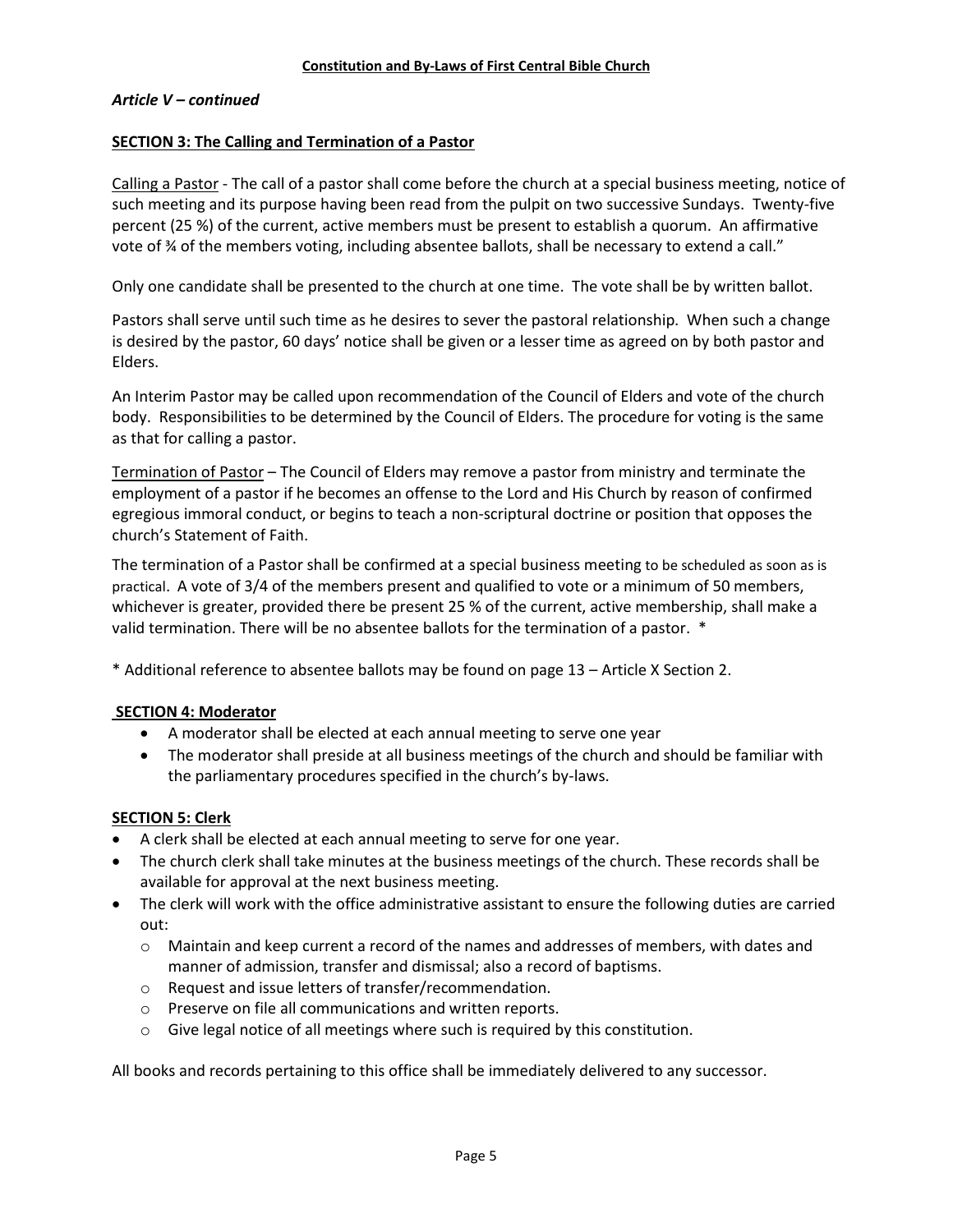#### *Article V – continued*

## **SECTION 6: Financial Secretary**

- A Financial secretary shall be elected at each annual meeting to serve for one year.
- Duties are as follows:
	- o Maintain a current list of envelope givers with their respective numbers
	- o Record envelope and other designated contributions;
	- o Supply annually and more frequently if requested, receipts of contributions privately to the specific contributor.

The purpose of this office is to maintain records for the convenience of the individual contributors only; such information is to be given only to the individual contributors.

## **SECTION 8: Staff**

The church shall employ such administrative and ministry support staff as are necessary to further and accomplish the established goals and objectives of the church. The creation of staff positions will be recommended by the Senior Pastor and/or Council of Elders. The hiring of staff will be consistent with applicable church policies. Church staff shall be under the authority of the Senior Pastor and/or the Council of Elders.

# *ARTICLE VI: BOARDS*

## **SECTION 1: Council of Elders**

- There shall be a Council of Elders consisting of the Senior Pastor, all Associate Pastors, by virtue of their office, and no more than six (6) male members elected from the congregation.
- The Senior Pastor shall serve as the Lead Elder and Chairman of the Council. The council shall choose annually a vice-chairman, secretary, and any other officer as needed to effectively discharge the duties of the council.
- The council shall meet regularly and special meetings may be called by the Senior Pastor, Vice-Chairman or Secretary who shall notify the other members. A majority of elected members and at least one pastor, if on staff, shall constitute a quorum.
- To be elected to the office of Elder, one must be a male member of the church in good standing, be over the age of 30, and meet the following biblical qualifications of an elder relating to character, testimony and family standards as summarized in Hebrews 12:1; Romans 14:13,; I Timothy 3:2-7, 11; Titus 1:7-9; I Peter 5:1-3; Matthew 5:31-32; and I Corinthians 7:15.

He must:

- o *not have any sin that easily besets him or any unresolved justifiable complaint against him.*
- o *be hospitable, respectable, and of good reputation, demonstrating he is a mature believer in Jesus Christ.*
- o *be temperate, self-controlled, gentle, and peaceable; not violent, rebellious, or quick tempered.*
- o *be prudent, just, devout, and a lover of what is good; not arrogant or having the love of money.*
- o *not be under the mastery of any substance that would hinder his reasoning.*
- o *exercise his liberty in a way that does not cause him to become a stumbling block to weaker brothers or sisters in Christ.*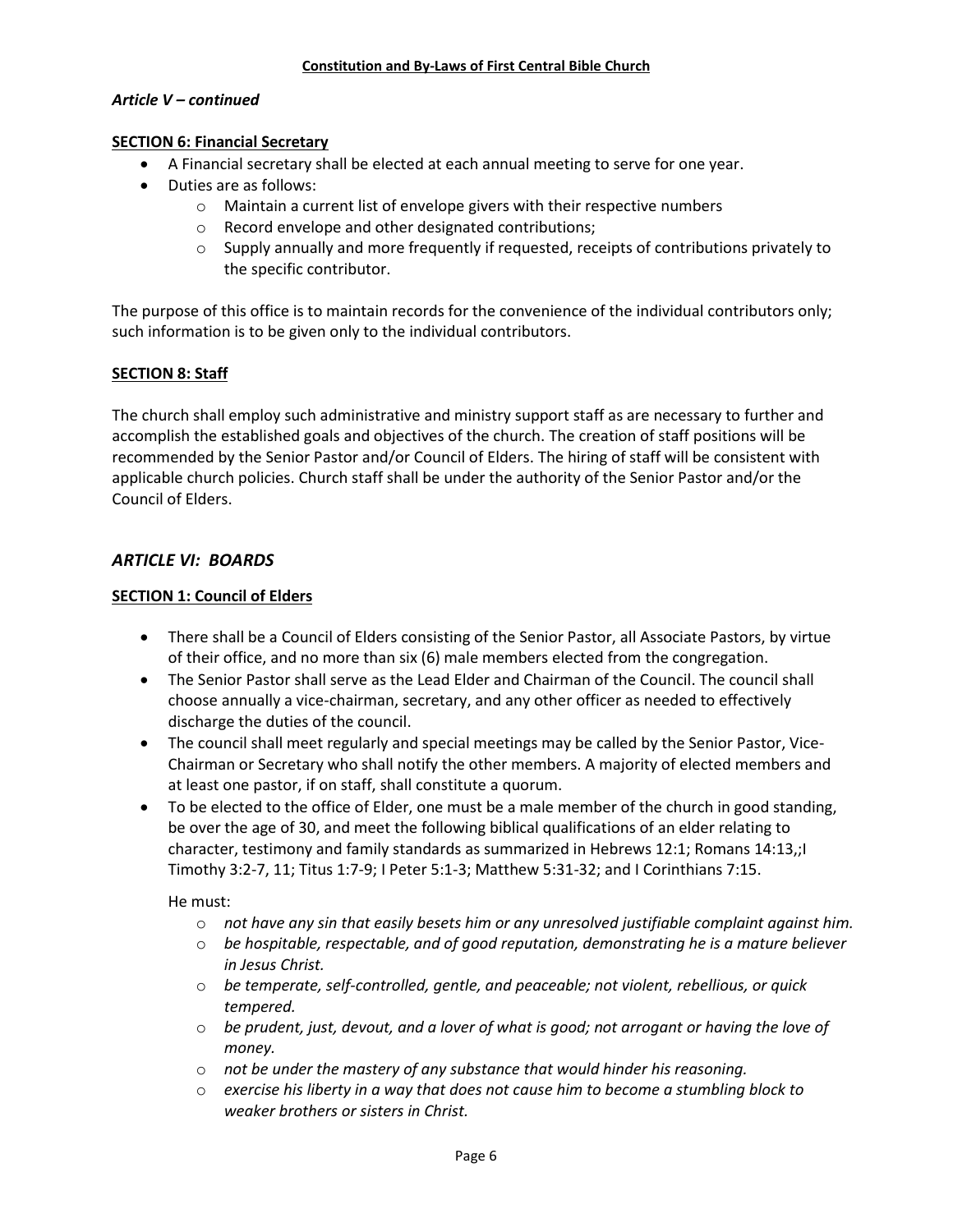## *Article VI Section 1 – continued*

- o *be a one woman man. If divorced, it must be for biblically acceptable reasons such as abandonment by an unsaved spouse or adultery. Otherwise, the divorce must have occurred prior to salvation.*
- o *lead his home spiritually, having his children subject to him while living under his care and training them to live as Christians. Also, his wife must be honest, trustworthy, and vigilant, not found to be a gossip.*
- o *be able to effectively teach the Word. While holding to the Word, he must be able to exhort others using sound doctrine.*
- The Council of Elders shall function as the teaching leaders of the church, and have full authority to conduct, manage and direct the administrative and business affairs of the church as well as oversee the spiritual welfare of the assembly. Specific biblical functions include:
	- o pray and teach (Acts 6:2-4)
	- $\circ$  visit and pray for the sick (James 5:14)
	- o Watch out for the church in humility (1 Peter 5:1-4)
	- o Evangelize and church plant (2 Timothy 4:5)
	- o Equip believers for service (Ephesians 4:12)
	- o Be good examples (1 Timothy 3)
	- o Exhort in sound doctrine (Titus 1:9)
	- $\circ$  Watch out for the spiritual life of individuals (Hebrews 13:17)
	- o Protect the church from false teachers (Acts 20:17, 28-31)
	- o Settle disputes in the church (Acts 15:1-2)
	- o Confront sin (1 Timothy 5:20)
	- o Direct the affairs of the church (Acts 20:28)
- Policies and procedures to implement all of the above biblical directives will be the responsibility of the council. Specific council functions will include, but are not limited to, the following:
	- $\circ$  Responsibility for ensuring that all regular services and teaching ministries of the Church are held in accordance with these articles.
	- $\circ$  General oversight, direction and guidance of all boards, committees and ministries in the Church.
	- o Provide for pastoral supply during illness or absence of the pastoral staff.
	- $\circ$  Responsibility for hiring and dismissal of all paid staff (other than pastoral staff) and volunteer officials of the Church.
	- o Consideration of applicants for church membership
	- $\circ$  Be responsible to sign, execute, and acknowledge in the name of the church, all deeds, mortgages, bonds and contracts or other instruments authorized by the board or the church, or delegate such authority to some other officer or agent of the church in order to provide for the effective administration of the Church.
	- o Responsible for church discipline in accordance with Scripture.
- The Council of Elders shall recommend to the Nominating Committee the names of eligible men that may serve as elders. In order to insure that the Biblical requirements are met, congregation members are encouraged to submit names of prospective elders to the Council of Elders prior to November 1<sup>st</sup> of each year. No nominations for the office of elder shall originate from the floor of a business meeting.
- Each elected member of the Council of Elders shall be elected for a term of 3 years. Elders may serve 2 consecutive terms. The council may waive the term limit, to add one additional 3-year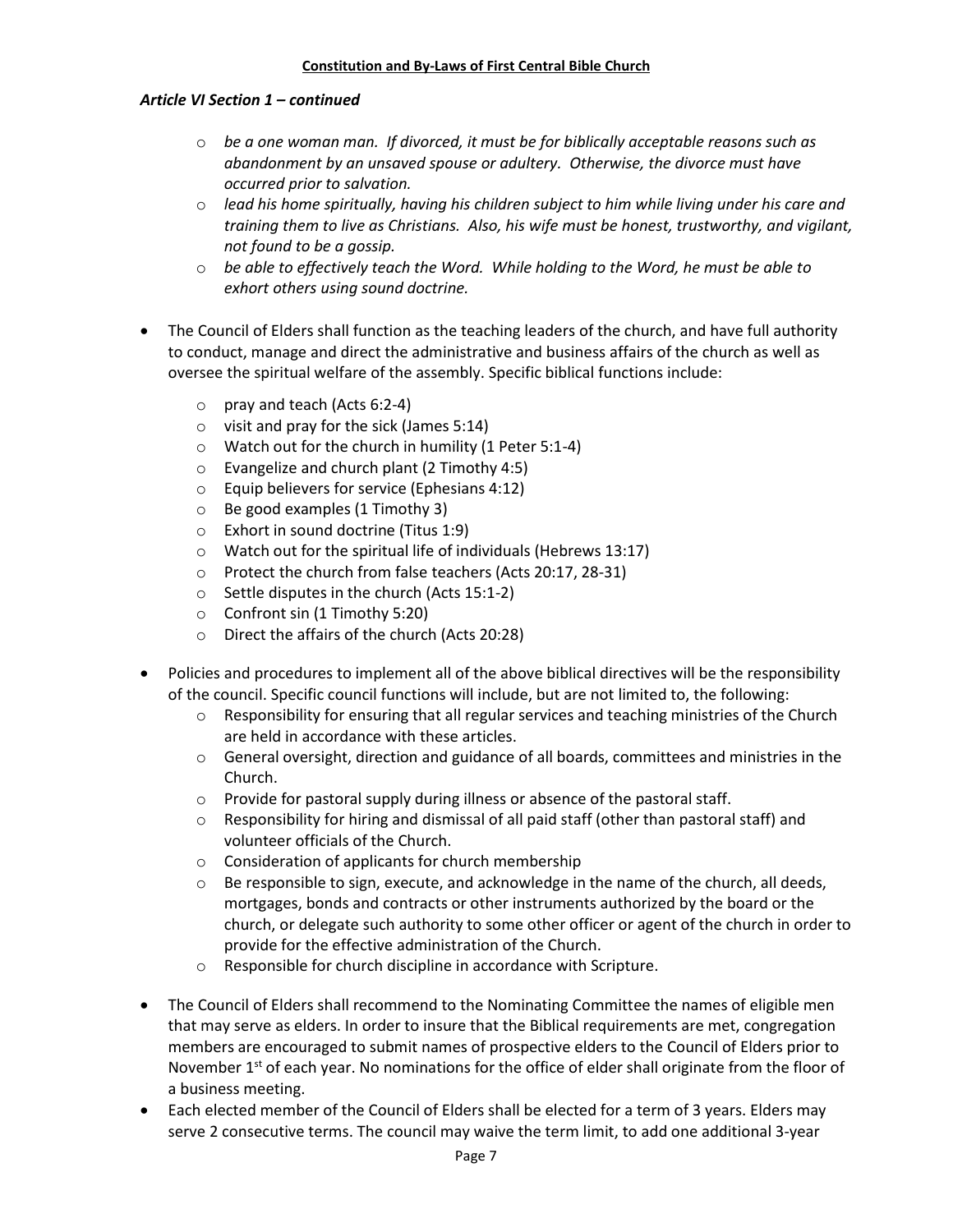## *Article VI Section 1 – continued*

- term, if qualified candidates for the office of elder are not available. An Elder may not serve concurrently as a Deacon.
- One third of the elected members of the council shall be elected by written ballot from the membership of the church at the annual meeting.
- The council may choose to appoint Elder Emeritus positions as needed to assist in providing spiritual resources. Emeritus positions will not be voting members of the council, but shall have all other rights and privileges ascribed to the council.
- The council shall provide a written report of the matters in its charge for the annual meeting.

## **Section 2: Deacons & Deaconesses**

There shall be a Board of Deacons and a Board of Deaconesses that serve under the authority of the Council of Elders. Whereas the Elders serve as the shepherd leaders of the church, the Deacons and Deaconesses function as servants of the church. In that role, they assist and work with the elders in caring for the practical needs of the church body. The Deacons and Deaconesses coordinate and complement one another in ministering to the unique needs of men and women within the body. They meet together periodically to foster communication and effective ministry.

#### **Section 2A: Board of Deacons**

- There shall be a Board of Deacons consisting of male members elected from the congregation.
- The board shall choose annually a chairman, vice-chairman, secretary and treasurer.
- The board shall meet regularly and special meetings may be called by the chair or secretary who shall notify the other members. A majority of members shall constitute a quorum.
- The Board of Deacons shall meet periodically with the Board of Deaconesses in order to coordinate their respective ministries. The two boards shall meet with the Elders on an as needed basis to ensure that members are well cared for.
- To be elected to the office of deacon, one must be a male member of the church in good standing, be over the age of 21, and meet the following biblical qualifications of a deacon relating to character, testimony and family standards as summarized in Matthew 5: 31-32; Acts 6:1-6; I Corinthians 7:15 and I Timothy 3:-13.

He must:

- o *be a man of good reputation, full of the Spirit and of wisdom that is willing and able to serve the body of Christ.*
- o *be a tested Christian who has demonstrated Christ-likeness in life situations.*
- o *be serious in both mind and character.*
- o *not be under the mastery of any substance that would hinder his reasoning.*
- o *exercise his liberty in a way that does not cause him to become a stumbling block to weaker brothers or sisters in Christ.*
- o *be able to live by sound doctrinal practices and keep short accounts with God.*
- o *be a one-woman man. If divorced, it must be for biblically acceptable reasons such as abandonment by an unsaved spouse or adultery. Otherwise, the divorce must have occurred prior to salvation. Also, his wife must be honest, trustworthy, vigilant, and not found to be a gossip.*
- o *lead his home spiritually, having his children subject to him while living under his care and training them to live as Christians.*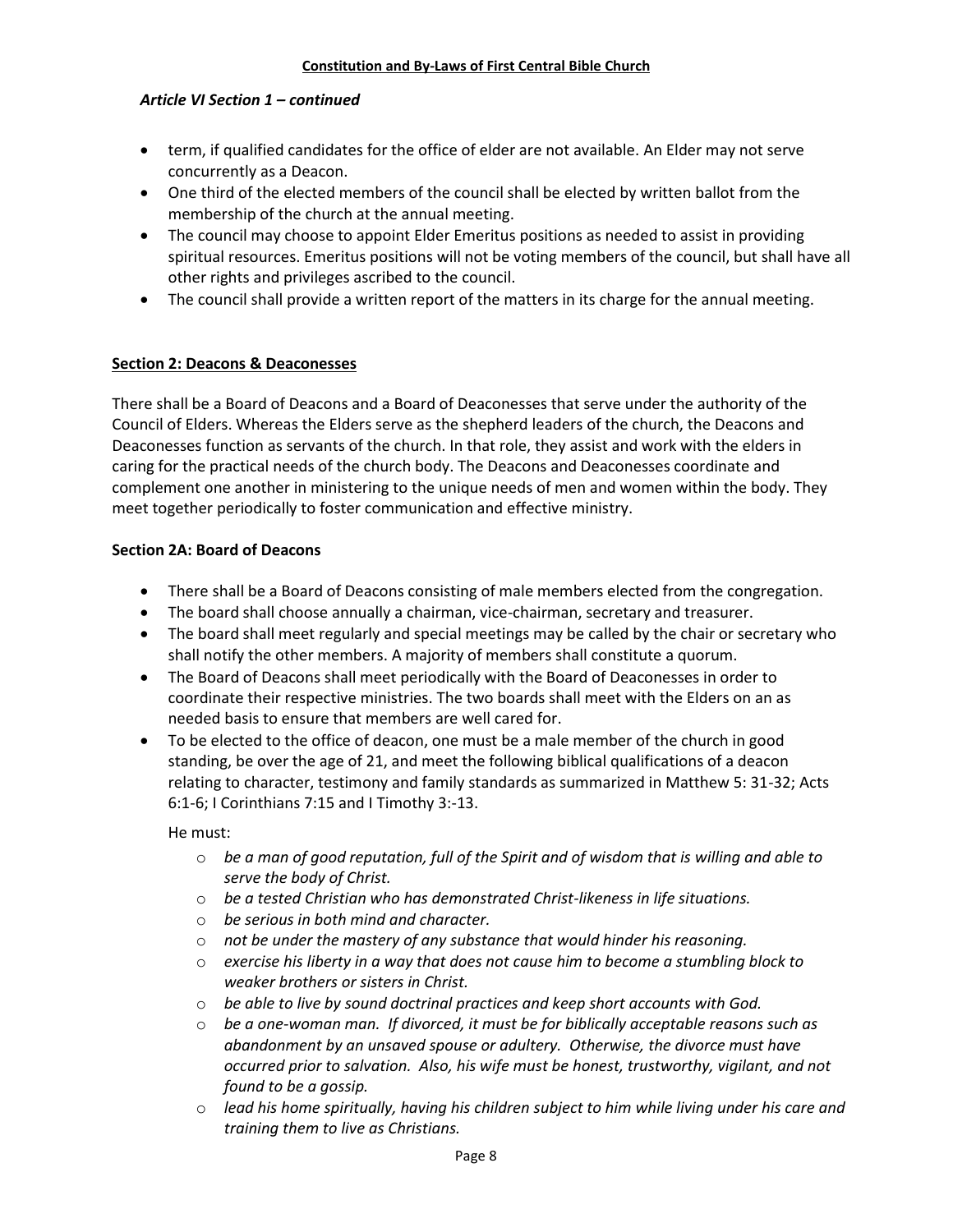#### *Article VI Section 2 – continued*

- o *have no proven accusation of sin made against him.*
- o *be good for his word*
- o *not use his position for financial gain.*
- o *be an active servant while in the office of deacon.*
- The Board of Deacons shall function as the servants of the church, with biblical mandates that include:
	- o benevolence ministries that meet basic physical needs (Acts 6:2-4)
	- $\circ$  visit and pray for the sick (Acts 6:2-4)
	- o encourage unity in the church (Acts 6:5)
	- o facilitate the spread of the gospel (Acts 6:7-8)
	- $\circ$  be alert to practical needs that could free up Elders for prayer and teaching (Acts 6:2-4)
- Policies and procedures to implement the biblical directives above will be the responsibility of the board. Specific board functions will include, but are not limited to, the following:
	- o Administration of the Deacon Fund
	- o Provide for member care as needed
	- $\circ$  Monitor and keep in touch with church membership to facilitate personal and ministry connections among members
	- o Responsibility for set-up and serving of the Lord's Table.
	- o Provide set-up and support for Baptism services
	- o Assist in coordinating Special Services (i.e. Thanksgiving Sunrise Service, etc.)
	- o Provide for and schedule regular visitation ministry
	- o Assist the Council of Elders as needed.
- The Board of Deacons shall recommend to the Elders the names of eligible men that may serve as deacons. After discussing, the Elders will in turn recommend the names to the Nominating Committee. In order to insure that the Biblical requirements are met, congregation members are encouraged to submit names of prospective deacons to the Board of Deacons prior to November 1<sup>st</sup> of each year. No nominations for the office of deacon shall originate from the floor of a business meeting.
- Each member of the Board of Deacons shall be elected for a term of four (4) years. There will not be term limits for the Board of Deacons. A Deacon may not serve concurrently as an Elder.
- Deacons shall be elected by written ballot from the membership of the church at the annual meeting.
- The board may choose to appoint Deacon Emeritus positions as needed to assist in providing the servant care necessary in the assembly. Emeritus members will not be voting members of the board, but shall have all other rights and privileges ascribed to the board.
- The board shall provide a written report of the matters in its charge for the annual meeting.

## **Section 2B: Board of Deaconesses**

- There shall be a Board of Deaconesses consisting of female members elected from the congregation.
- The board shall choose annually a chair, vice-chair, and secretary.
- The board shall meet regularly and special meetings may be called by the chair or secretary who shall notify the other members. A majority of members shall constitute a quorum.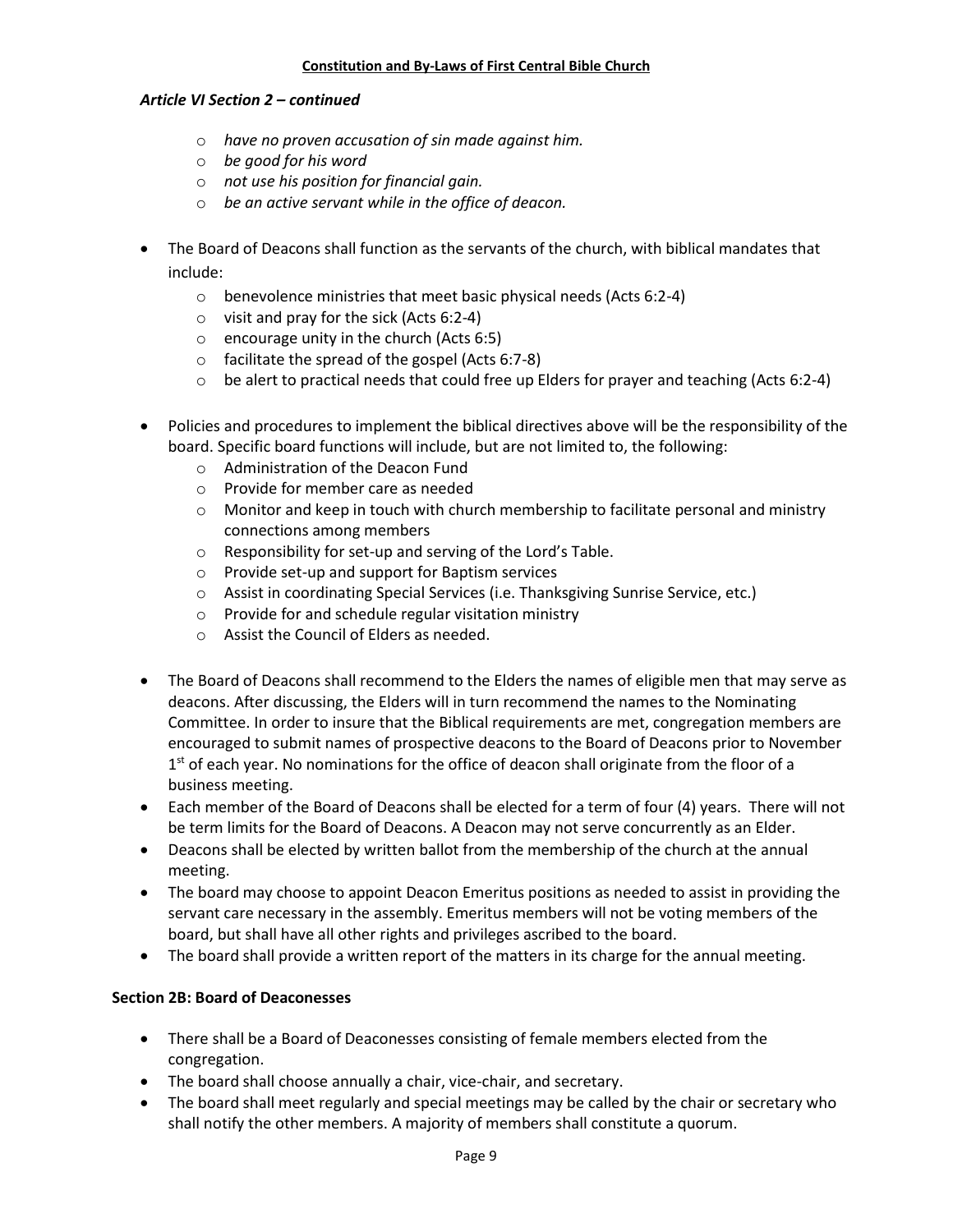## *Article VI Section 2 – continued*

- The Board of Deacons shall meet periodically with the Board of Deaconesses in order to coordinate their respective ministries. The two boards shall meet with the Elders on an as needed basis to ensure that members are well cared for.
- To be elected to the office of deaconess, one must be a female member of the church in good standing, be over the age of 21, and meet the following biblical qualifications of a deaconess relating to character, testimony and family standards as summarized in Matthew 5: 31-32; Acts 6:1-6; I Corinthians 7:15; and 1 Timothy 3:11.

## She must:

- o *be a woman of good reputation, full of the Spirit and of wisdom that is willing and able to serve the body of Christ.*
- o *be a tested Christian who has demonstrated Christ-likeness in life situations.*
- o *be serious in both mind and character.*
- o *not be under the mastery of any substance that would hinder her reasoning.*
- o *exercise her liberty in a way that does not cause her to become a stumbling block to weaker brothers or sisters in Christ.*
- o *be able to live by sound doctrinal practices and keep short accounts with God.*
- o *be faithful to her husband, if married. If divorced, it must be for biblically acceptable reasons such as abandonment by an unsaved spouse or adultery. Otherwise, the divorce must have occurred prior to salvation.*
- o *be honest, trustworthy, vigilant, and not found to be a gossip.*
- o *be an active servant while in the office of deaconess.*
- The Board of Deaconesses shall function as the servants of the church, with biblical mandates that include the following, with particular emphasis on the care of women:
	- o benevolence ministries that meet basic physical needs (Acts 6:2-4)
	- o visit and pray for the sick (Acts 6:2-4)
	- $\circ$  encourage unity in the church (Acts 6:5)
	- o facilitate the spread of the gospel (Acts 6:7-8)
	- $\circ$  be alert to practical needs that could free up Elders for prayer and teaching (Acts 6:2-4)
- Policies and procedures to implement the biblical directives above will be the responsibility of the board. Specific board functions will include, but are not limited to assisting the Deacons in ministry to women in the following areas:
	- o Administration of the Deacon Fund
	- o Provide for member care as needed
	- $\circ$  Monitor and keep in touch with church membership to facilitate personal and ministry connections among members
	- o Responsibility for set-up and serving of the Lord's Table.
	- o Provide set-up and support for Baptism services
	- o Assist in coordinating Special Services (i.e. Thanksgiving Sunrise Service, etc.)
	- o Provide for and schedule regular visitation ministry
	- o Assist the Council of Elders as needed.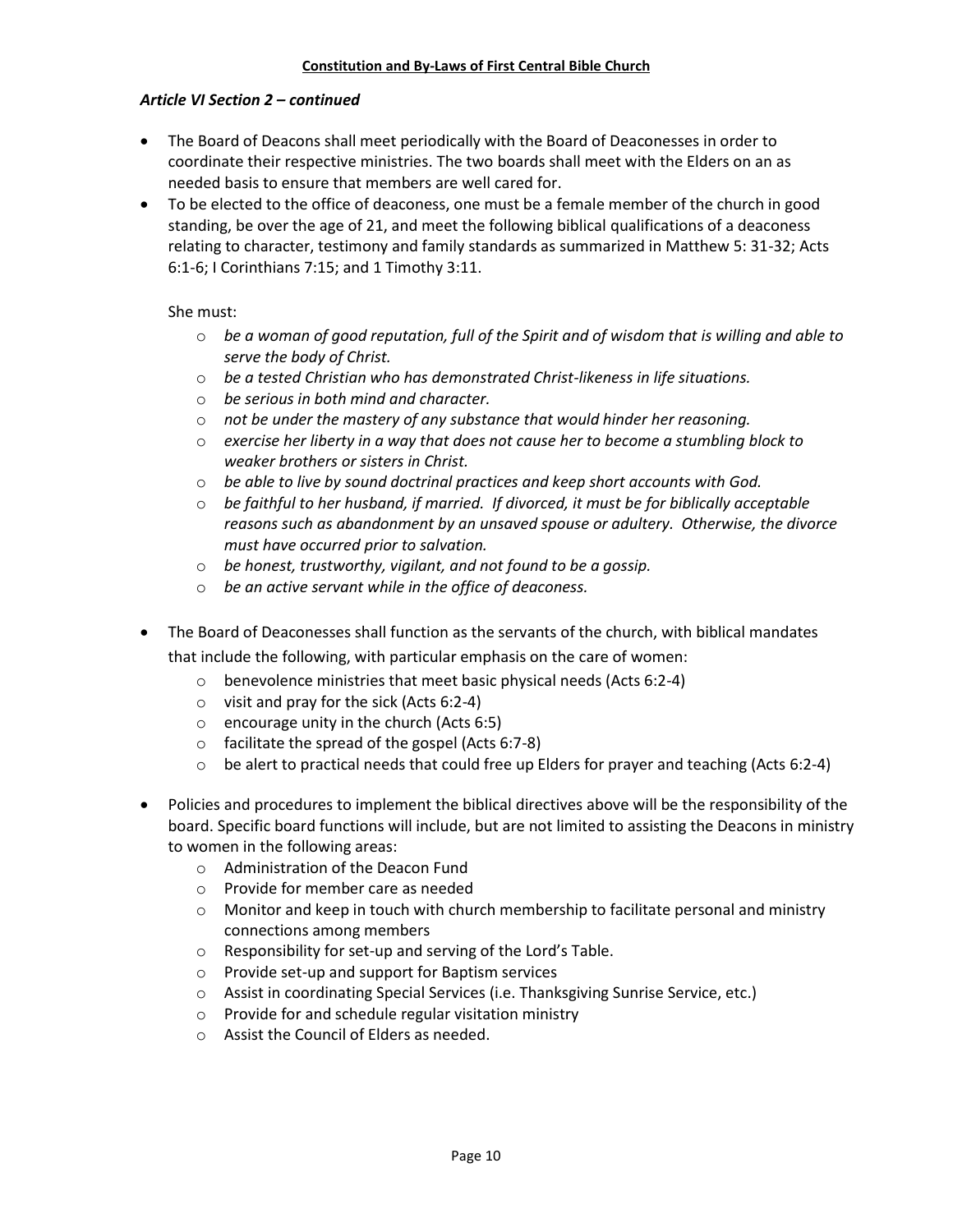# *Article VI Section 2 – continued*

- The Board of Deaconesses shall recommend to the Elders the names of eligible women that may serve as deaconesses. After discussing, the Elders will in turn recommend the names to the Nominating Committee. In order to insure that the Biblical requirements are met, congregation members are encouraged to submit names of prospective deaconesses to the Board of Deaconesses prior to November  $1<sup>st</sup>$  of each year. No nominations for the office of deaconess shall originate from the floor of a business meeting.
- Each member of the Board of Deaconesses shall be elected for a term of four (4) years. There will not be term limits for the Board of Deaconess.
- Deaconesses shall be elected by written ballot from the membership of the church at the annual meeting.
- The board may choose to appoint Deaconess Emeritus positions as needed to assist in providing the servant care necessary in the assembly. Emeritus members will not be voting members of the board, but shall have all other rights and privileges ascribed to the board.
- The board shall provide a written report of the matters in its charge for the annual meeting.

# **SECTION 3: The Board of Trustees**

- There shall be a Board of at least six persons, 1/3 of whom shall be elected at each annual meeting for a term of three years. In addition, the head custodian shall be an ex-officio member. The Chairman of the Board of Finance shall have the privilege of attending its meetings and shall be present when so requested.
- The Board shall choose annually a chairman and a secretary and shall meet monthly. Special meetings may be called by the chairman or by the secretary, who shall notify the other members. A majority of the members shall constitute a quorum.
- The board shall hold in trust all property belonging to the church and shall take all measures necessary for its protection, management and upkeep.
- It shall determine the use of the church building for all extra or secular purposes.
- It shall, when so instructed by the church, secure the services of one or more custodians at such salary as is authorized by the church.
- It shall perform such other duties as are imposed upon it by the church and the state. It shall submit a report of its work at each annual meeting.
- The board shall work within its budget as designated at the annual meeting and seek additional funds as necessary through the Finance Board. It shall also be responsible for submitting a proposed budget for the coming year to the Finance Board by November 1.

# **SECTION 4: Board of Finance**

- There shall be a Board of 4 persons 1 of whom shall be elected at each annual meeting for a term of 4 years. The staff position of General Fund Treasurer shall be an ex-officio member. The Board shall choose a chairman, vice chairman and secretary annually.
- This Board shall be responsible for:
	- o Approving policies and procedures related to the disbursement, collection and investment of church funds,
	- $\circ$  Ensuring that a proposed annual expense budget is prepared, reviewed by the pastor and approved by the Finance Board.
	- o Monitoring the actual level of expenses incurred compared to the approved budget and income received/cash available.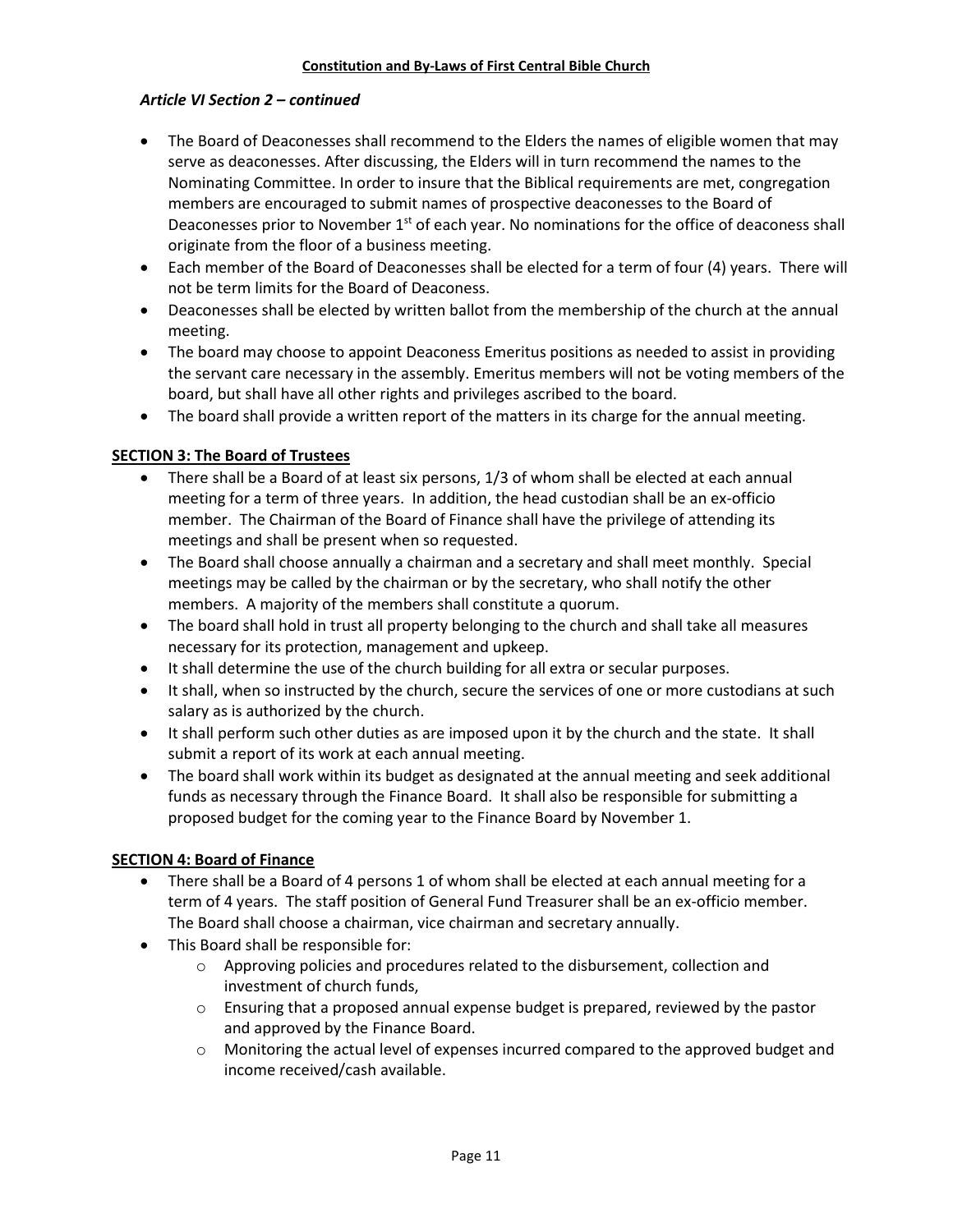## *Article VI Section 3 – continued*

 $\circ$  Ensure that an auditor examines the books of the treasurers and all ministries as directed by the Finance Board and report to the church. The Board may hire an outside firm, if necessary, to conduct this task.

# **SECTION 5: Board of Christian Education**

- There shall be a Board of Christian Education composed of at least 6 persons,  $\frac{1}{2}$  of whom shall be elected at each annual meeting for a term of two years.
- The Mission of the Christian Education Board is to ensure that all of First Central Bible Church's educational programs are effective by providing resources, vision, leadership, and oversight for those programs, consistent with the Mission and Purpose of FCBC.
- All educational seminars, guest speakers and programs shall come under the review of the board to ensure that the doctrine is in line with the Statement of Faith of FCBC. The exception is guest speakers/pulpit supply, which come under the direction of the Council of Elders.
- The leaders of the various Christian Education ministries—Awana, Sunday School, Youth, etc., shall be ex-officio members of the board.
- Teachers and substitute teachers shall be approved by the C.E. Board. The Board shall be responsible for establishing Policies and Procedures for teachers and substitutes.
- The board shall have regularly scheduled meetings and special meetings may be called by the chairman and/or the pastor at any time. A quorum shall consist of 4 elected members.
- The secretary of the board shall notify the members of all meetings, enter accurate minutes of the meetings in a book to be kept for that purpose, have custody of and be responsible for all books, papers and documents pertaining to the affairs of the board, and surrender all records to the board when a new secretary is elected.
- The chairman of the board shall be responsible for submitting a report of the previous year's accomplishments to be published in the annual report. The board shall also be responsible for submitting a proposed Christian Education budget for the coming year to the Finance Board by November 1.

# **SECTION 6: Board of Missions**

- There shall be a Board of Missions composed of at least 6 persons, 1/2 of whom shall be elected at each annual meeting for a term of two years. From their own membership they shall elect a chairman, vice-chairman and a secretary.
- They shall hold a sufficient number of meeting to perform its duties in a timely manner. Their duties shall include:
	- $\circ$  Investigate any question regarding the motive and conduct of any church-supported missionary
	- o Promote missionary awareness in the fellowship
	- o Present a proposed Missions Budget at the Annual Meeting. This would include the amount of support, any proposed increases or decreases in support, and any new additional missionaries.

# **SECTION 7: Dismissal of Board Members**

A member of any board shall conclusively be presumed to have vacated his office if he ceases to be a member in good standing of this church, or if he moves from the area for the purpose of taking up a permanent residence elsewhere. Said member may be removed from office for failing to attend, without reasonable cause, the regular monthly meetings of the board or for conduct tending to impair his efficiency as a board member.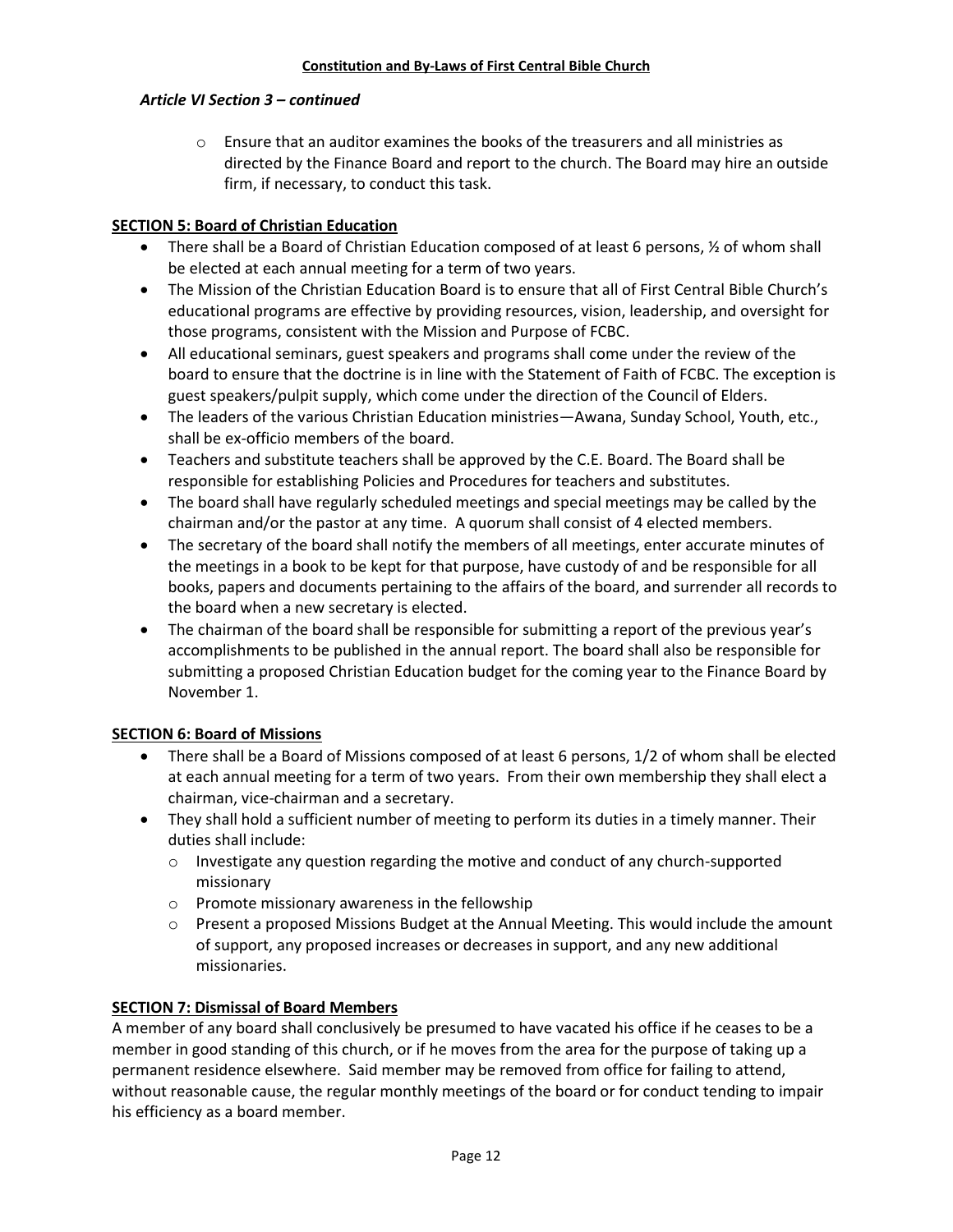## *ARTICLE VII: COMMITTEES*

## **SECTION 1: Counting committee**

- A counting committee consisting of at least 9 members shall be elected at the annual meeting to serve for one year. The new committee shall include a minimum of 4 members retained from the previous committee.
- This committee shall have the responsibility of counting, recording, and depositing all monies received by the church with the exception of the Deacon Fund.
- Procedures shall comply with the church policy for financial controls established and in use by the Finance Board.

## **SECTION 2: Nominating Committee**

- There shall be a Nominating Committee composed of 1 representative from each board whose members are voted on by the congregation. These boards are: Elders, Deacons, Deaconess, Finance, Trustees, Christian Education, and Missions.
- They shall be appointed by each board and shall serve through the next annual meeting.
- The representative must not be the chairperson of his or her respective board.
- The committee, in conjunction with the Elders and ministry leaders, shall prepare a list of those qualified to fill the various offices, boards and committees that require a congregational vote.
- It shall interview each nominee proposed and ascertain his or her willingness to serve if elected.
- The committee shall nominate one person for each office to be filled and report the names to the church at least one week before the election is to be held.
- It shall also be responsible for making recommendations for filling all vacancies or increases as requested to board or committee size that occur during the year.

## **SECTION 3: Pastoral Search Committee**

When any pastoral position is vacant the nominating committee shall nominate at least 5 and no more than 7 members including a minimum of 1 Deacon and 1 Elder to serve as a pastoral search committee. The committee shall then be approved at a special business meeting of the church to be called for that purpose. The committee shall investigate the merits of each candidate under consideration in regard to his personal character, education, ministerial record and preaching ability in determining his fitness for this pastorate. When a suitable person is found the committee shall recommend him to the church for consideration. Only one candidate shall be presented to the church at one time.

#### **SECTION 5: Special Committees**

Special Committees shall be established by the nominating committee at the direction of leadership. These committees shall be approved at any regularly scheduled business meeting or at a special business meeting of the church called for that purpose.

## *ARTICLE VIII: MINISTRIES*

The Senior Pastor and Elder Council shall have the responsibility of approving and overseeing all church related ministries. New ministries must follow start-up procedures as outlined in the Policies and Procedures manual.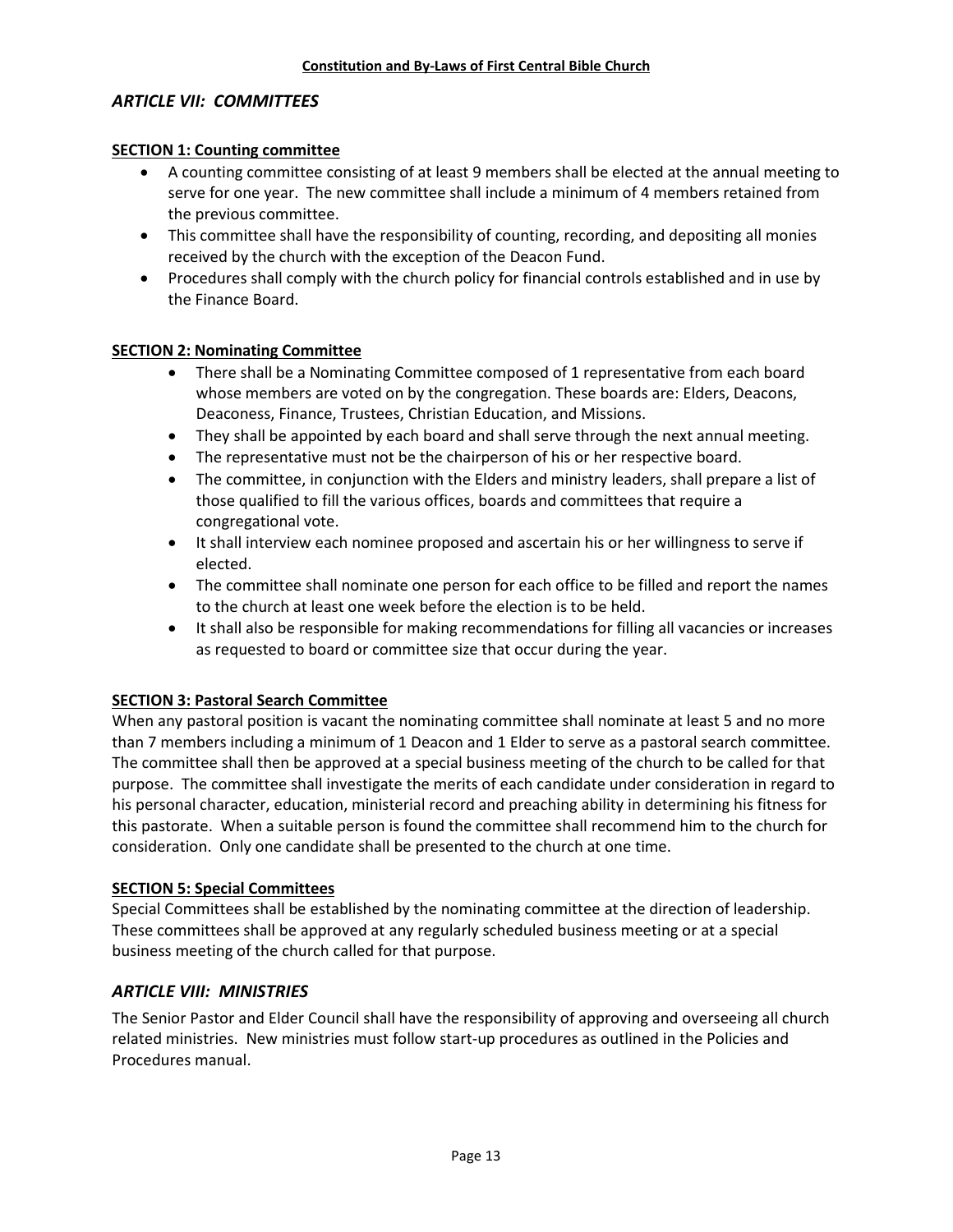## *ARTICLE IX: ELECTIONS*

## **SECTION 1: Annual Elections**

The annual election shall be held during the annual meeting of the church which shall be on the fourth Wednesday evening in January. All those elected shall serve until the next Annual Business Meeting.

## **SECTION 2: Qualifications of voters**

Matters of business relating to the church and congregation shall be voted on only by members in good standing who are 18 years of age or older.

## **SECTION 3: Procedure**

- Nominations for all offices should be submitted to the Nominating Committee for consideration; no nominations will be accepted from the floor during business meetings.
- A majority of the ballots cast are necessary for the election of any nominee.
- The entire Annual Report shall be made available to the congregation at least one week prior to the Annual Meeting.

## **SECTION 4: Vacancies**

The unexpired term of any vacancies for offices, boards or committees may be filled at any business meeting. The nominating committee shall present nominees to the church for these vacancies and shall follow the procedure as outlined in section 3 of this article. Nominees shall be presented to the church at least one week before the business meeting.

# *ARTICLE X: MEETINGS*

## **SECTION 1: Public Services**

- Public services shall be conducted on each Lord's Day. The Youth Ministries and the Sunday School shall hold weekly meetings at times fixed by the Board of Christian Education.
- The Lord's Supper shall be celebrated at least once each month and at such other times as the Council of Elders and/or Board of Deacons may determine.
- Other meetings may be called by the Pastor or the Council of Elders at any time as the interests of the Lord's work may demand.

## **SECTION 2: Business Meetings**

- The Annual Business Meeting shall be on the fourth Wednesday evening in January for the purpose of receiving the annual reports of individual officers, boards, committees and ministries of the church; the election of officers, boards and committees; and the transaction of such other business as is proper to come before this meeting.
- A semi-annual business meeting shall be held on the third Wednesday in June.
- The Council of Elders may at its discretion alter the date of either of these meetings, provided notice of such change is given from the pulpit 14 days before the proposed date of the meeting.
- A quorum for the transaction of business shall be 50 members of voting age, except for voting upon new members when the quorum shall be 25.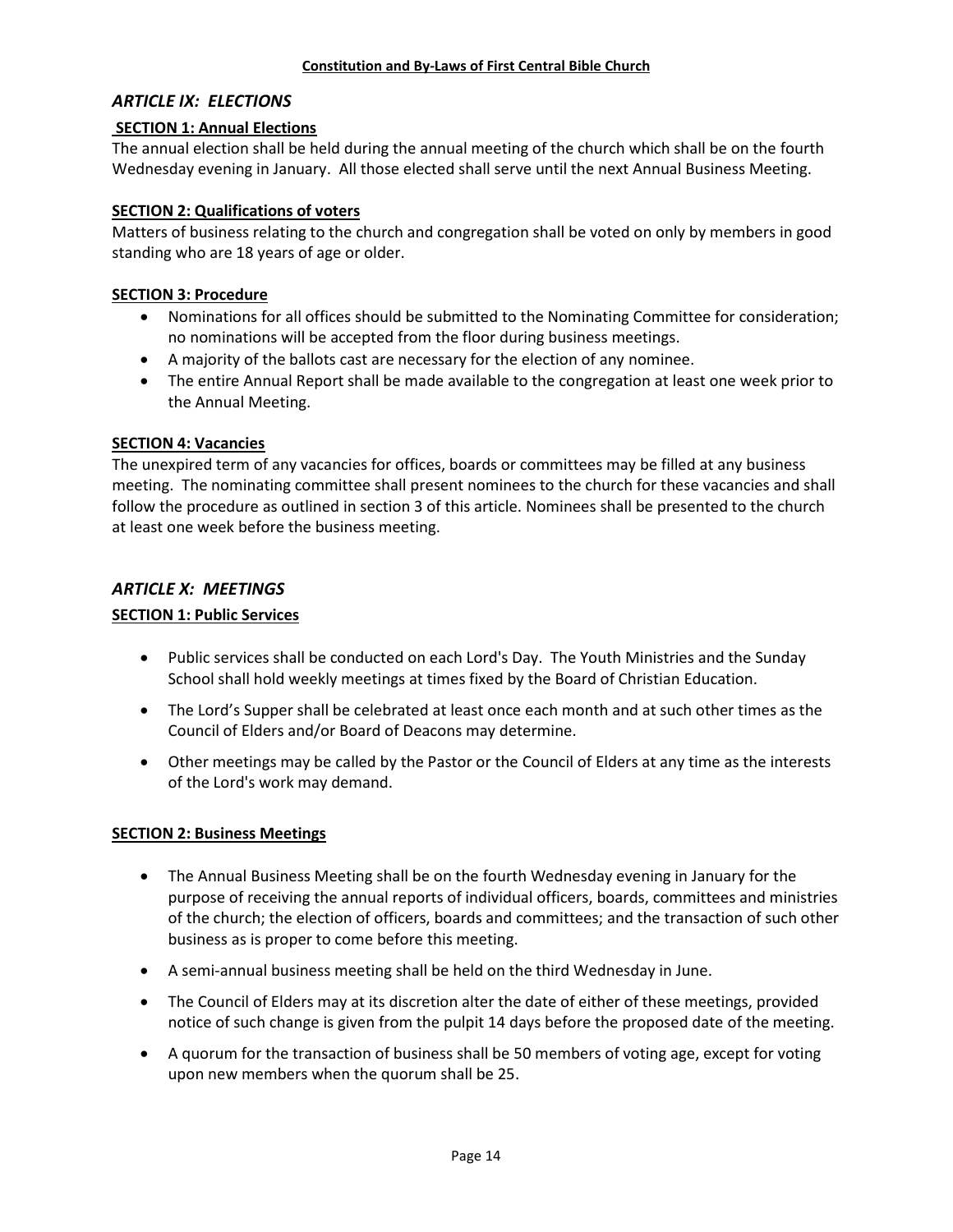#### *Article X Section 2 – continued*

- Special business meetings may be called at any time by the Pastor or by the Council of Elders. Seven members in good standing who are qualified voters may also, after consultation with the Council of Elders, call a special business meeting. Notice of such meetings and the object for which they are called shall be given from the pulpit at the worship services preceding the date of the meeting.
- At the discretion of the Elders, applications for absentee ballots may be made available to eligible voting members who legitimately cannot attend any scheduled business meeting, except as otherwise provided.
- At any of the regular meetings of worship the church may, without notice, act upon the reception or transfer of members only.

# *ARTICLE XI: CHURCH YEAR*

The fiscal year of the church shall be the calendar year. Current officeholders and budgets shall remain in place until the Annual Meeting.

## *ARTICLE XII: AMENDMENTS*

This constitution may be amended at any regular or special business meeting of the church by a twothirds vote of those present and voting, provided a quorum is present and voting, and that notice of such amendment stating the proposed change, shall have been given from the pulpit on two successive Sundays.

When this constitution is amended by

- deletion of any article or any part thereof,
- **a** addition of any article or any part thereof,
- **•** or by substitution of some words for others,

the clerk shall ensure that all changes are reflected in all digital copies of the constitution, including our website, and shall be authorized to make any appropriate changes in the numeration of articles and sections. The amendments ordering such deletions, additions or substitutions shall not themselves be printed as part of this constitution.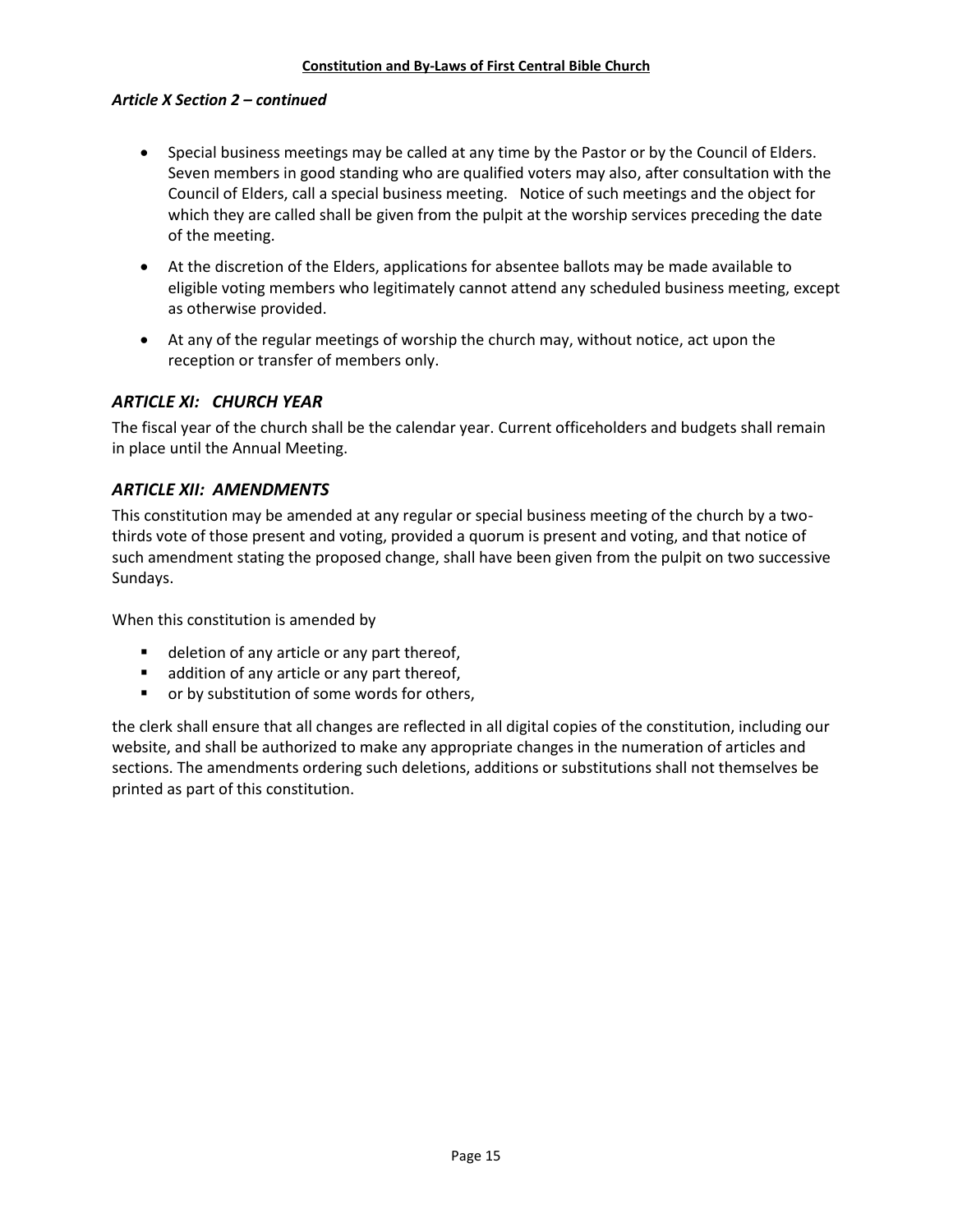## *BY-LAWS*

#### **SECTION 1: Attendance of Leadership**

All church officers, board and committee members, Sunday School teachers, youth leaders and ministry heads shall be members of the church, attending church services and communion regularly.

#### **SECTION 2: Funding**

The church and all its ministries shall depend wholly upon tithes, free-will offerings and donations to defray all expenses incurred. Sale of ministry-related items may be allowed upon approval of the Council of Elders.

#### **SECTION 3: Rules of Order**

Church business meetings are to be conducted in accordance with the rules of order found in the appendix of this constitution. Whenever personal matters which concern the pastors or any staff member are being considered in any business meeting, he or she and family shall retire.

#### **SECTION 4: Privileges of Ex-Officio Officers**

An ex-officio (by reason of office) member is a full voting member of a board or committee. An ex-officio vote is not transferrable by proxy.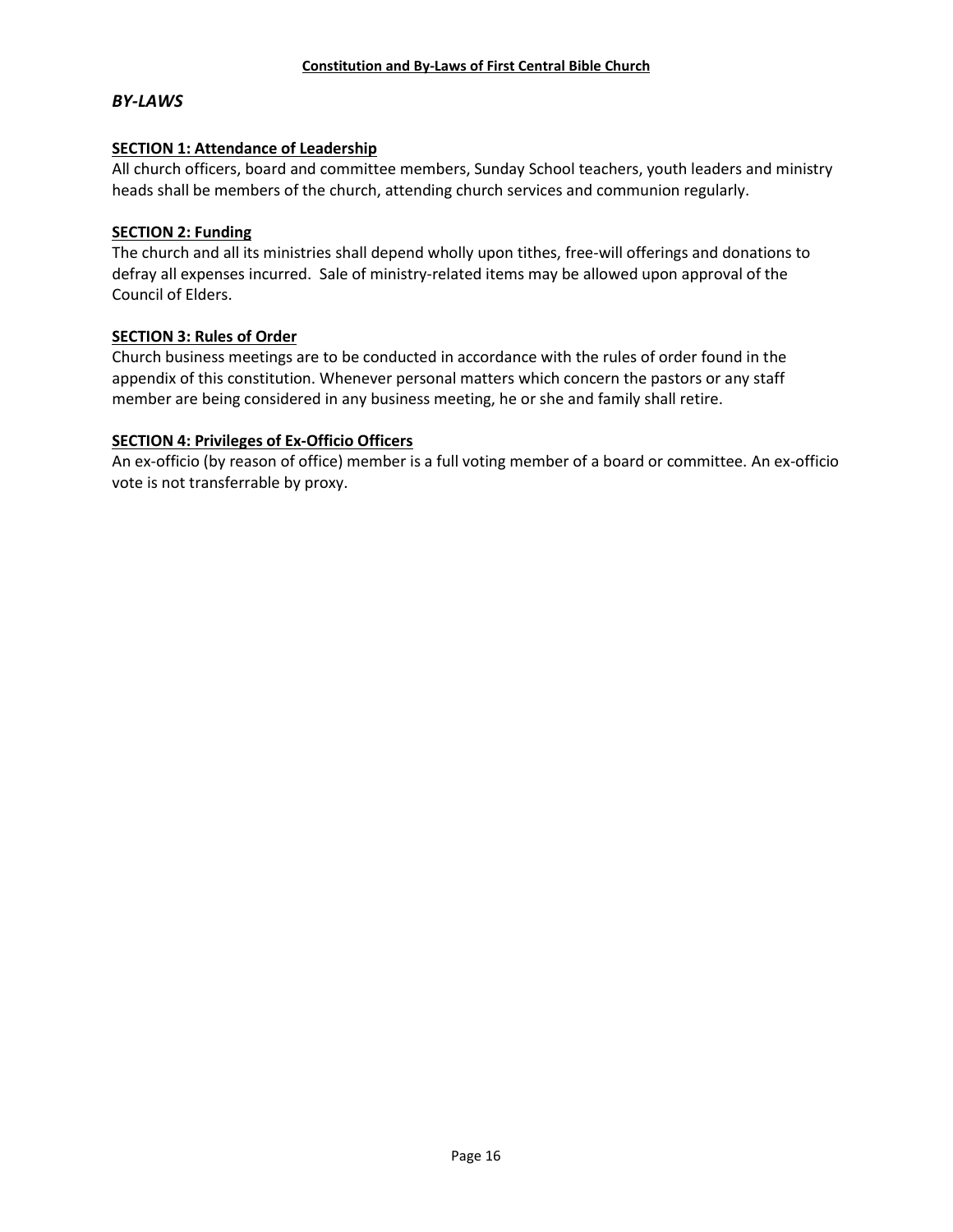## *APPENDIX*

## **SECTION 1: Purpose**

The purpose of this appendix is to assure the orderly conduct of business in accordance with the Word of God.

## **SECTION 2: Order of Business for Business Meetings**

The following order of business shall be executed by the Moderator:

- A. Call meeting to order;
- B. Quorum Check;
- C. Prayer;
- D. Reading of minutes of previous meeting;
- E. Old business;
- F. Election of officers, boards and committees:

The report of the Nominating Committee will be read.

The Moderator will entertain a motion to accept the:

- 1. Entire slate **or**
- 2. Slate setting aside requested exceptions. (Exceptions must be voted by secret ballot.)
- G. Reading and acceptance of Treasurers' Reports
	- 1. Report on General Fund actual spending compared to last year's budget
	- 2. Approval of next year's General Fund budget
		- a. No salary recommendations will be made from the floor
	- 3. Report on Missions Fund actual spending compared to last year's budget
	- 4. Approval of next year's Missions budget
- H. Other new business
- I. Adjournment with prayer

# **SECTION 3: Permissible Actions or Motions**

- A. Main Motion will be used to bring a subject to the assembly for consideration. It requires a second and is debatable. It can be amended. All amendments, except as noted below, must be seconded. All amendments require a majority affirmative vote for passage except the following:
	- 1. All amendments to budget items require a two-thirds affirmative vote for passage.
- B. Secondary Motions The following can be applied to main motions or amendments. Since they affect the main motion or amendments they must be decided before action on the question can proceed.
	- 1. "Postpone Action to a Certain Time" removes the question from consideration for a definite and stated time period. Only discussion related to the propriety of the postponement is permitted and it can be amended by altering the time. The time specified cannot be beyond that session of the assembly. It requires a majority affirmative voted for passage.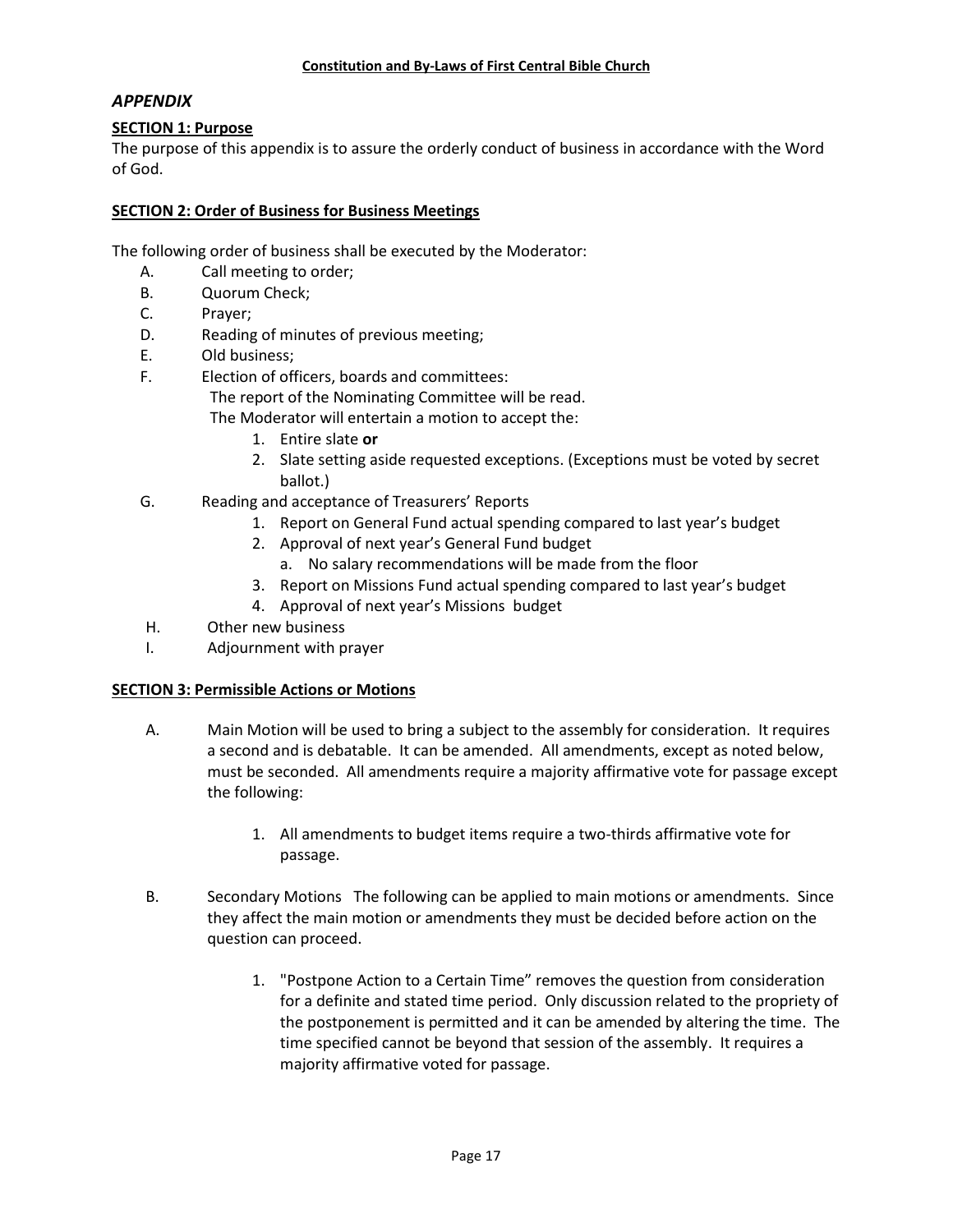## *APPENDIX Section 3 B – Continued*

- 2. "Refer to Committee" can be used to defer an action on a main motion or amendment. It can be amended to specify or change the name of the board or committee, to specify procedure for appointing a special committee, or for any other such instructions. It is debatable and must be seconded and requires a majority affirmative vote for passage.
- 3. "Lay on the Table" ("To Table") refers to a motion to remove the main motion from consideration until the assembly votes to remove it from the table. It must be seconded and requires a majority affirmative vote of those voting.
	- a."Take from the Table" puts a question previously laid aside before the assembly. As it reverses a motion to lay on the table, it is not debatable and requires a majority affirmative vote for approval
- 4. "An Order to Limit Debate" permits a member to submit a motion that limits the amount of time given to a particular question. It must be seconded and is not debatable. The moderator will use his discretion to set the parameters to limit the debate according to:
	- The amount of time given to a particular question *or*
	- The time allotted to each speaker *or*
	- The number of speakers *or*
	- A specific time at which debate will be stopped.

It requires a two-thirds majority affirmative vote for passage.

- 5. "Move the Question" refers to the action to cut off debate on a main question, secondary motion or amendment. "Move the question" cannot be used until an order to limit debate has been approved and carried out. It must be seconded, is not debatable and requires a two-thirds affirmative vote.
- C. Other Permissible Actions.
	- 1. "Point of Information". All requests for information or clarification shall be directed to the Moderator.
	- 2. "Point of Parliamentary Procedure" All requests for information or assistance shall be directed to the Moderator.
	- 3. "Question of Order" A member can rise to call for enforcement of the rules by the Moderator. The Moderator will rule on the question.
	- 4. "Appeal to Question of Order" Any member may appeal a ruling on a question of order by the Moderator. After hearing an appeal which has been seconded, the Moderator will put the question before the assembly to decide. The Moderator will be given an opportunity to state the reasons for his decision prior to the vote. The motion for an appeal is debatable (the Moderator cannot participate in the debate) after the Moderator has had the opportunity to state his reasons unless: a.) it relates to transgressions to the rules of speaking, or some indecorum, or to the priority of business or b) the previous question was pending at the time the question of order was raised. After the vote is taken, the Moderator will announce whether his decision is sustained or reversed. In the event of a tie vote, the decision of the chair is sustained.
	- 5. "Suspension of the By-laws or Rules of Order" requires a two-thirds vote of those in attendance at the business meeting. Suspension must be for a specific purpose and a rejection of the motion to suspend the rules cannot be reconsidered.